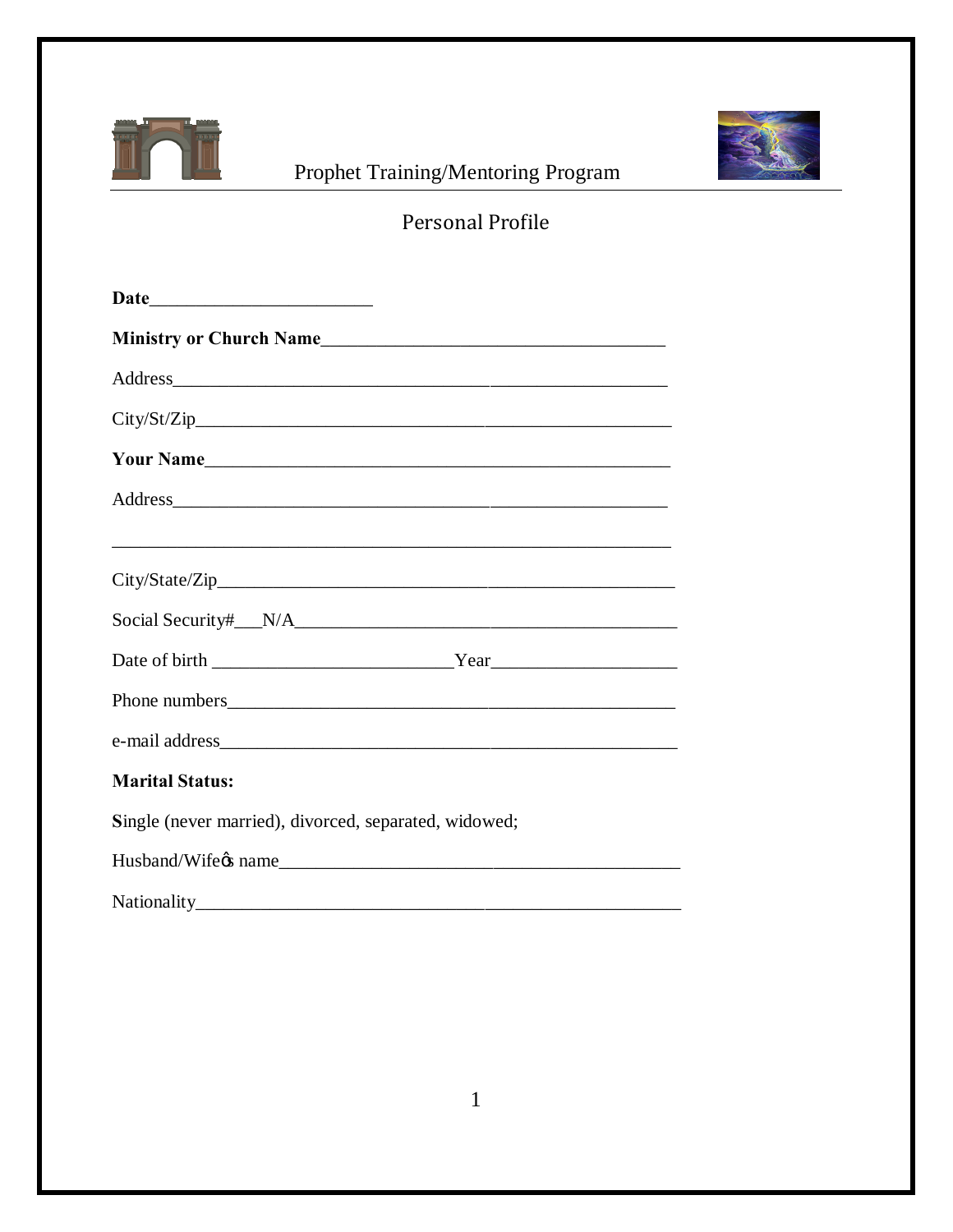| <b>Educational Background:</b>                                                                            |                |  |  |
|-----------------------------------------------------------------------------------------------------------|----------------|--|--|
|                                                                                                           |                |  |  |
|                                                                                                           |                |  |  |
|                                                                                                           |                |  |  |
| Degree                                                                                                    |                |  |  |
|                                                                                                           |                |  |  |
| College_________________________________Location City_____________State_________                          |                |  |  |
|                                                                                                           |                |  |  |
|                                                                                                           |                |  |  |
|                                                                                                           |                |  |  |
|                                                                                                           |                |  |  |
| <b>Ministry Background:</b>                                                                               |                |  |  |
|                                                                                                           |                |  |  |
| Describe your primary ministry:                                                                           |                |  |  |
| Pastoral, Teaching, Prophetic, Evangelistic, Apostolic, Administration, Intercession, Musician,<br>Helps. |                |  |  |
|                                                                                                           |                |  |  |
|                                                                                                           |                |  |  |
| Explain what areas of ministry you have been involved in the past:                                        |                |  |  |
|                                                                                                           |                |  |  |
|                                                                                                           |                |  |  |
|                                                                                                           |                |  |  |
|                                                                                                           | $\overline{2}$ |  |  |
|                                                                                                           |                |  |  |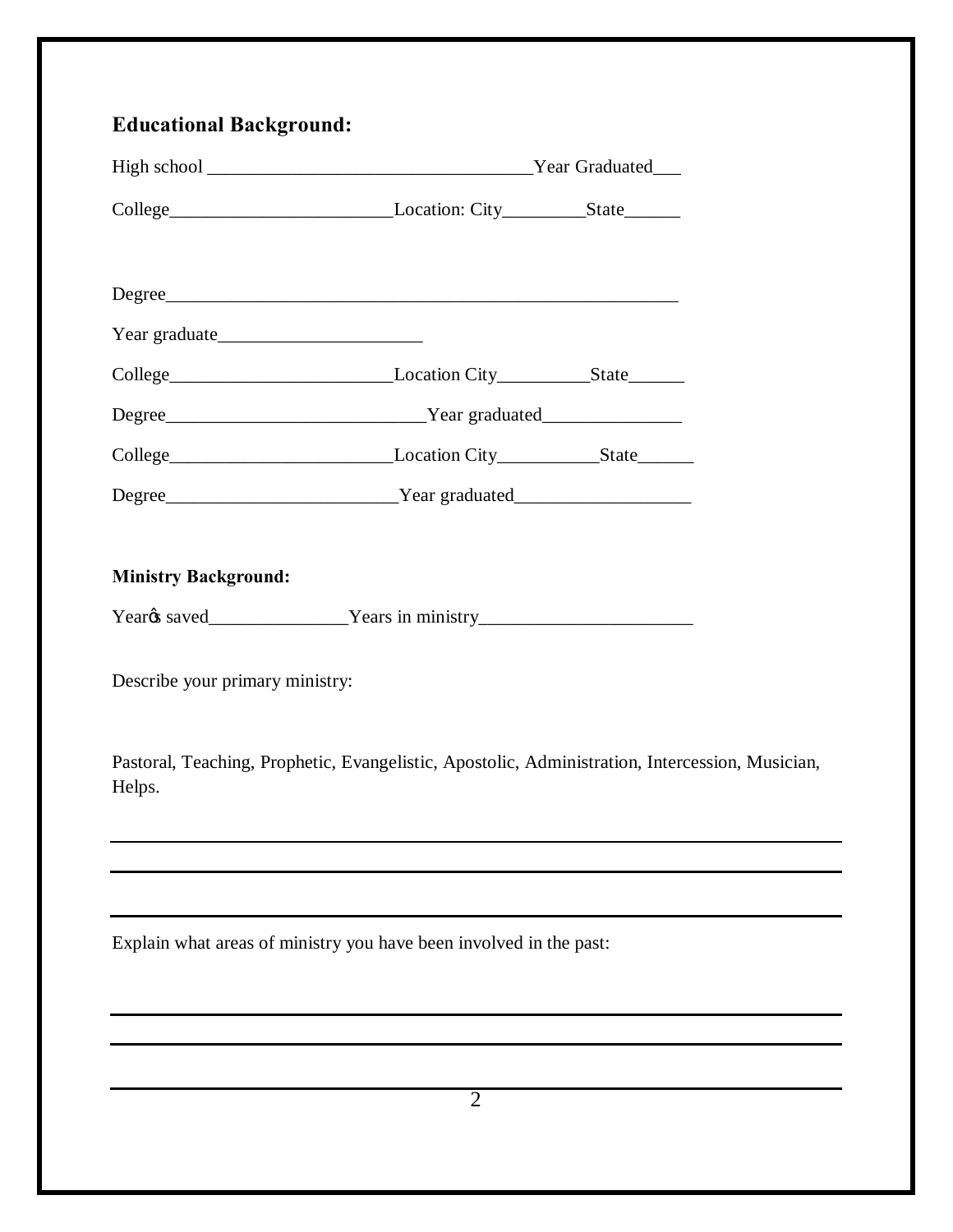| With what organization or churches |
|------------------------------------|
|                                    |
|                                    |

Are you a licensed Minister? \_\_\_\_\_\_\_\_\_\_\_\_\_\_If so, when\_\_\_\_\_\_\_\_\_\_\_\_\_\_\_\_\_\_\_\_\_\_\_\_\_\_\_

Licensed by what ministry or church

## **Questions:**

1. What do you consider your two greatest weaknesses, and what are you doing to correct them?

2. What do you consider your two greatest strengths and how do you use them or plan to use them?

3. Give your three (3) main reasons for wanting to be in the Training/Mentoring Program.

- · \_\_\_\_\_\_\_\_\_\_\_\_\_\_\_\_\_\_\_\_\_\_\_\_\_\_\_\_\_\_\_\_\_\_\_\_\_\_
- · \_\_\_\_\_\_\_\_\_\_\_\_\_\_\_\_\_\_\_\_\_\_\_\_\_\_\_\_\_\_\_\_\_\_\_\_\_\_
- · \_\_\_\_\_\_\_\_\_\_\_\_\_\_\_\_\_\_\_\_\_\_\_\_\_\_\_\_\_\_\_\_\_\_\_\_\_\_

4. What fears/anxieties do you have about your ministry?

\_\_\_\_\_\_\_\_\_\_\_\_\_\_\_\_\_\_\_\_\_\_\_\_\_\_\_\_\_\_\_\_\_\_\_\_\_\_\_\_\_\_\_\_\_\_\_\_\_\_\_\_\_\_\_\_\_\_\_\_\_\_\_\_\_\_\_\_\_\_\_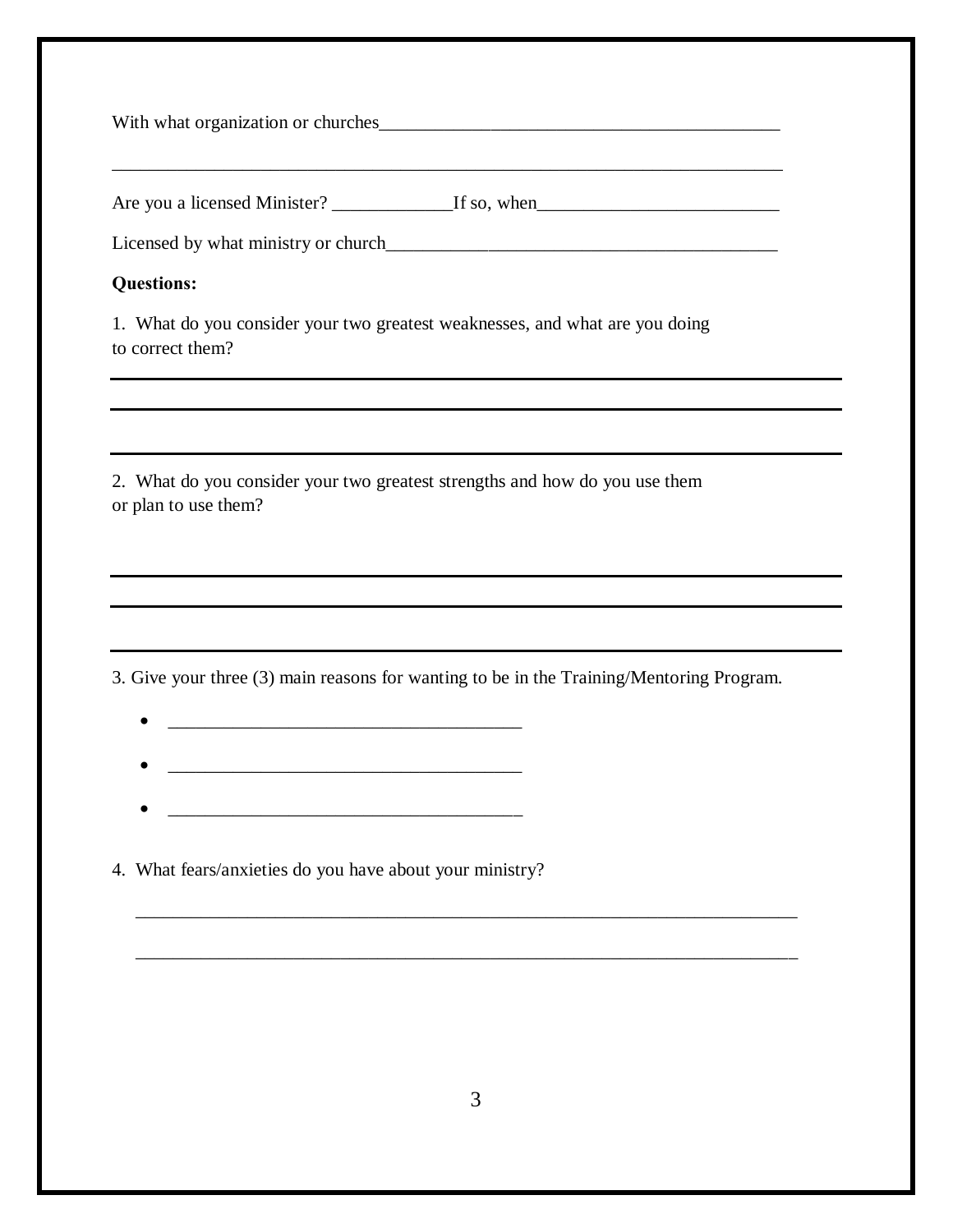5. Give a brief explanation of who Jesus Christ was, is, and will be.

6. Give a brief statement of what you believe the baptism of the Holy Spirit to be, and your personal experience with this, if any.

7. What is the one thing that you think can best prepare you for Christian ministry?

8. Describe the gifts of the Holy Spirit that operate regularly in your life, if any.

9. Describe your previous ministry experience, if any.